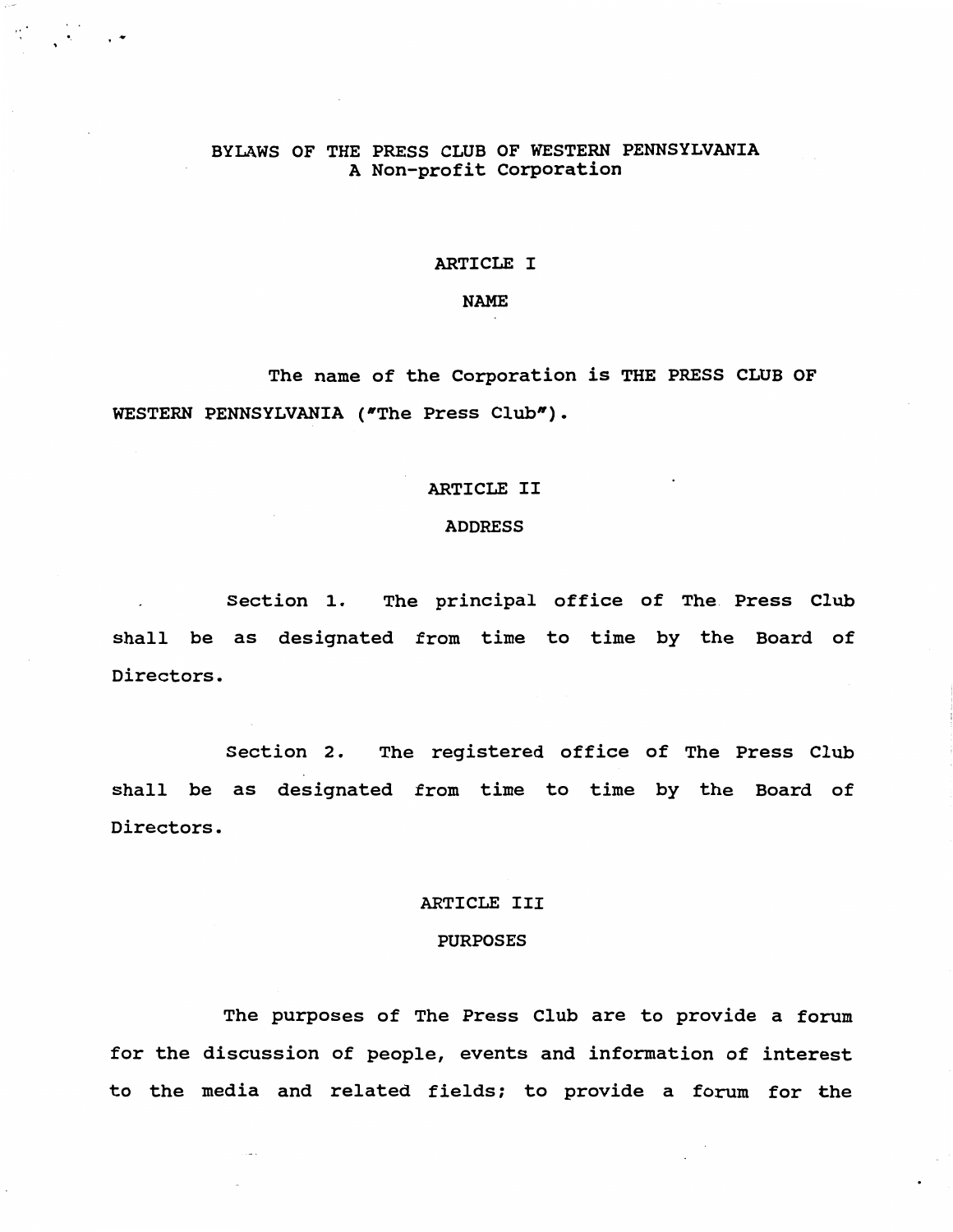discussion of people, events and information of interest to the general public; to act as a coordinating body for associations and corporations related to the field of the media; to provide a setting, an atmosphere and programming which are conducive to further communication among media related professionals and interested members of the general public; and to encourage and be supportive of journalism students throughout Western Pennsylvania.

, .

#### ARTICLE IV

#### APPLICATION OF MEMBERS

section 1. The Press Club shall have members each of whom shall meet the membership qualifications as designated from time to time by the Board of Directors.

Section 2. A candidate for membership shall complete a membership application and submit the same to the Membership committee.

#### ARTICLE V

#### DUES

The. annual dues shall be as designated from time to time by the Board of Directors.

### $-2-$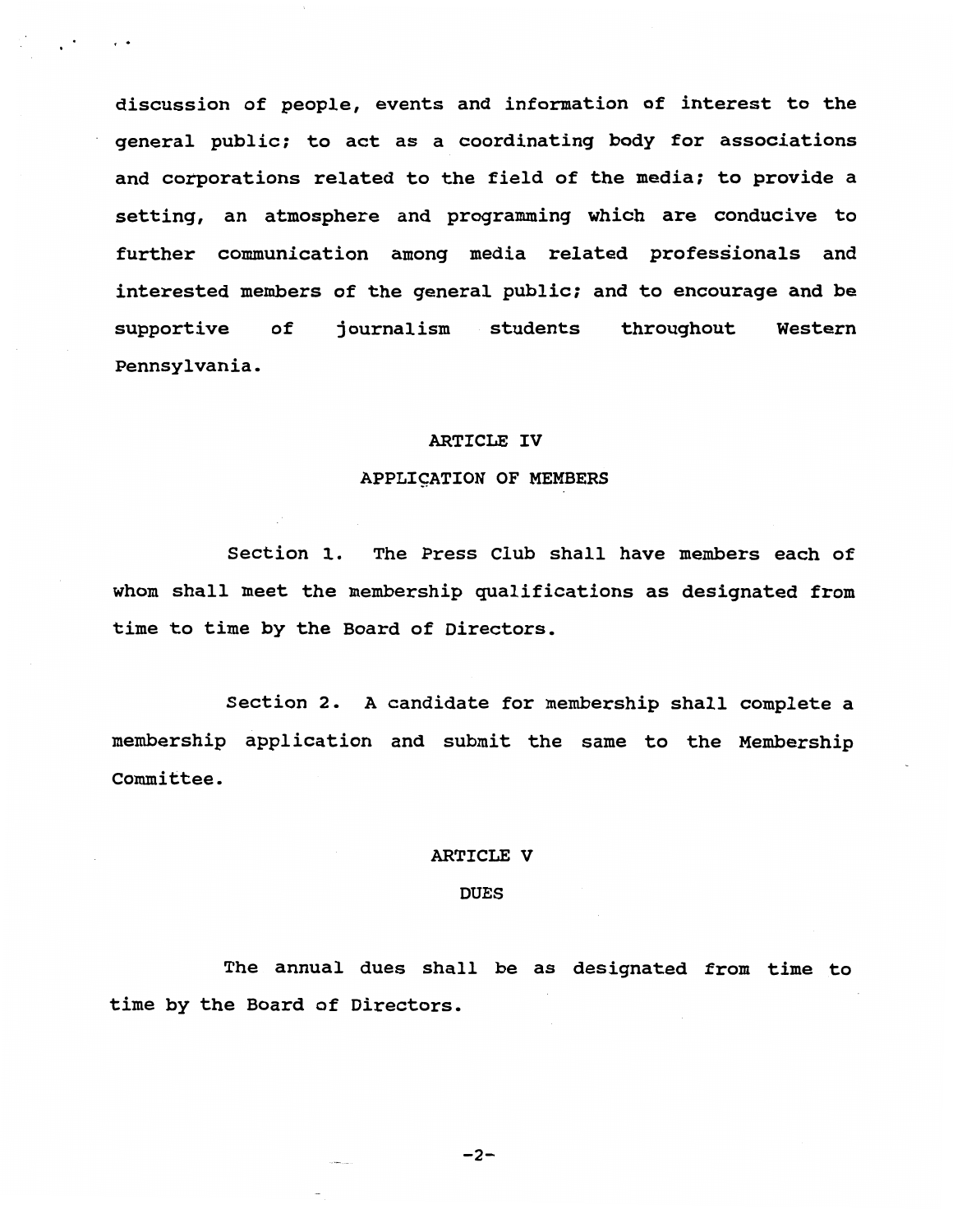### ARTICLE VI

·.

## BOARD OF DIRECTORS

section 1. The general affairs and funds of The Press Club shall be controlled and managed by a Board of Directors composed of the President, Vice President, Secretary, Treasurer and up to five additional members.

section 2. Officers and the Board of Directors shall hold office for two years or until their successors are elected by the members. No elected officers of The Press Club may serve for more than two successive terms in the same position.

section 3. The Board of Directors may fill any vacancy in the offices of President, Vice President, Secretary and Treasurer which may occur between elections. A vacancy in the office of Director from any cause other than the expiration of term shall be filled by the Board of Directors from the general membership for the balance of the term.

section 4. The Board may designate three members to sit with it in an advisory capacity for one-year terms. Additionally, the immediate past president shall serve in an advisory capacity for a term of two years.

 $-3-$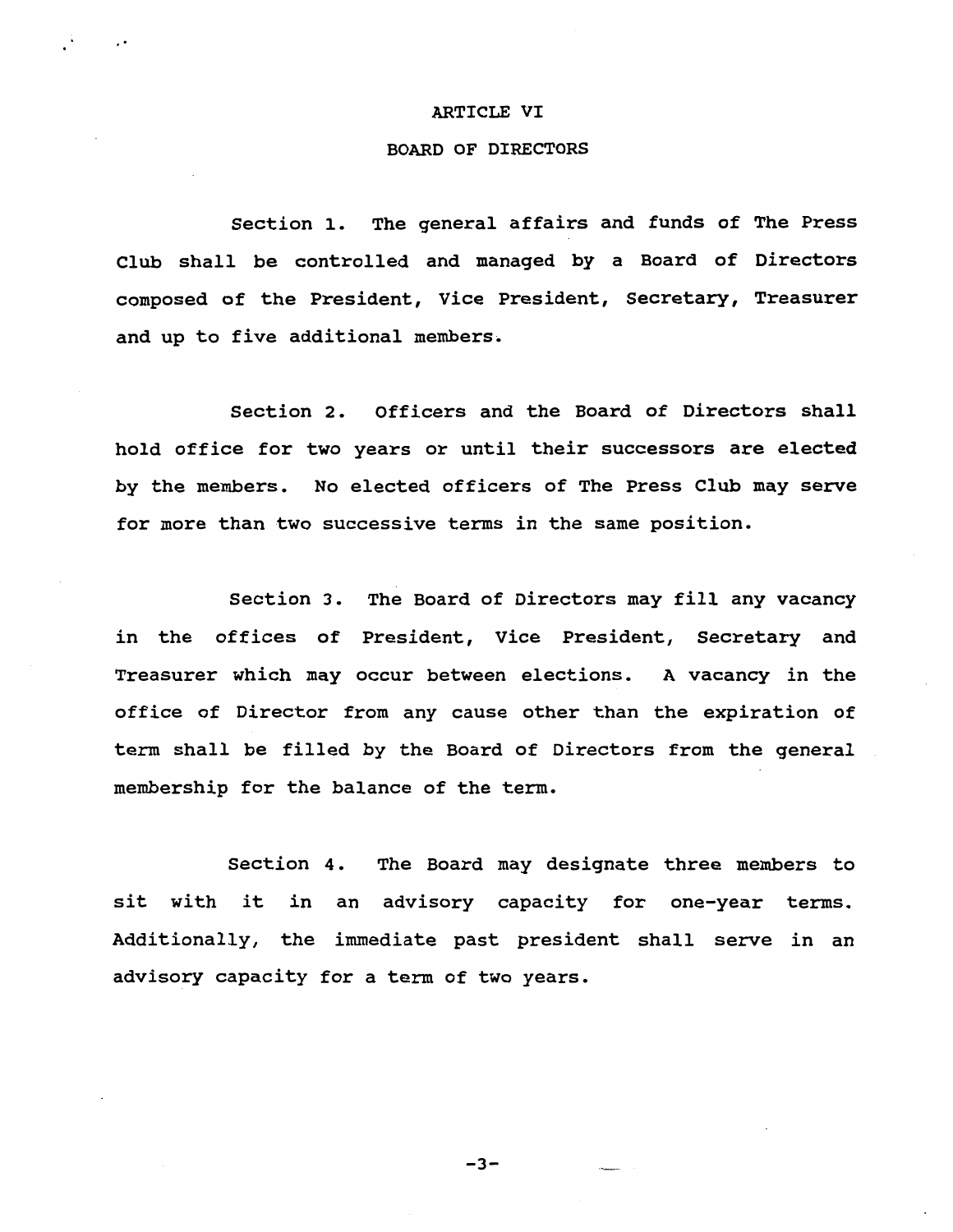section 5. The Board of Directors, through its President, shall submit at each annual membership meeting a report' of the affairs of The Press Club.

section 6. The Board of Directors shall meet at regular intervals as determined by the Board, but at least annually, or at special meetings at the call of the President or of any two members of the Board.

section 7. Attendance by five Directors at any meeting of the Board of Directors shall constitute a quorum.

section 8. Only Directors in good standing shall be entitled to vote on affairs concerning The Press Club.

section 9. Any action which may be taken at a meeting of the Directors or of the members of a committee of the Board may be taken without a meeting if a consent or consents in writing setting forth the action so taken shall be signed by all Directors or all the members of the committee, as the case may be, and shall be filed with the Secretary of The Press Club.

 $-4-$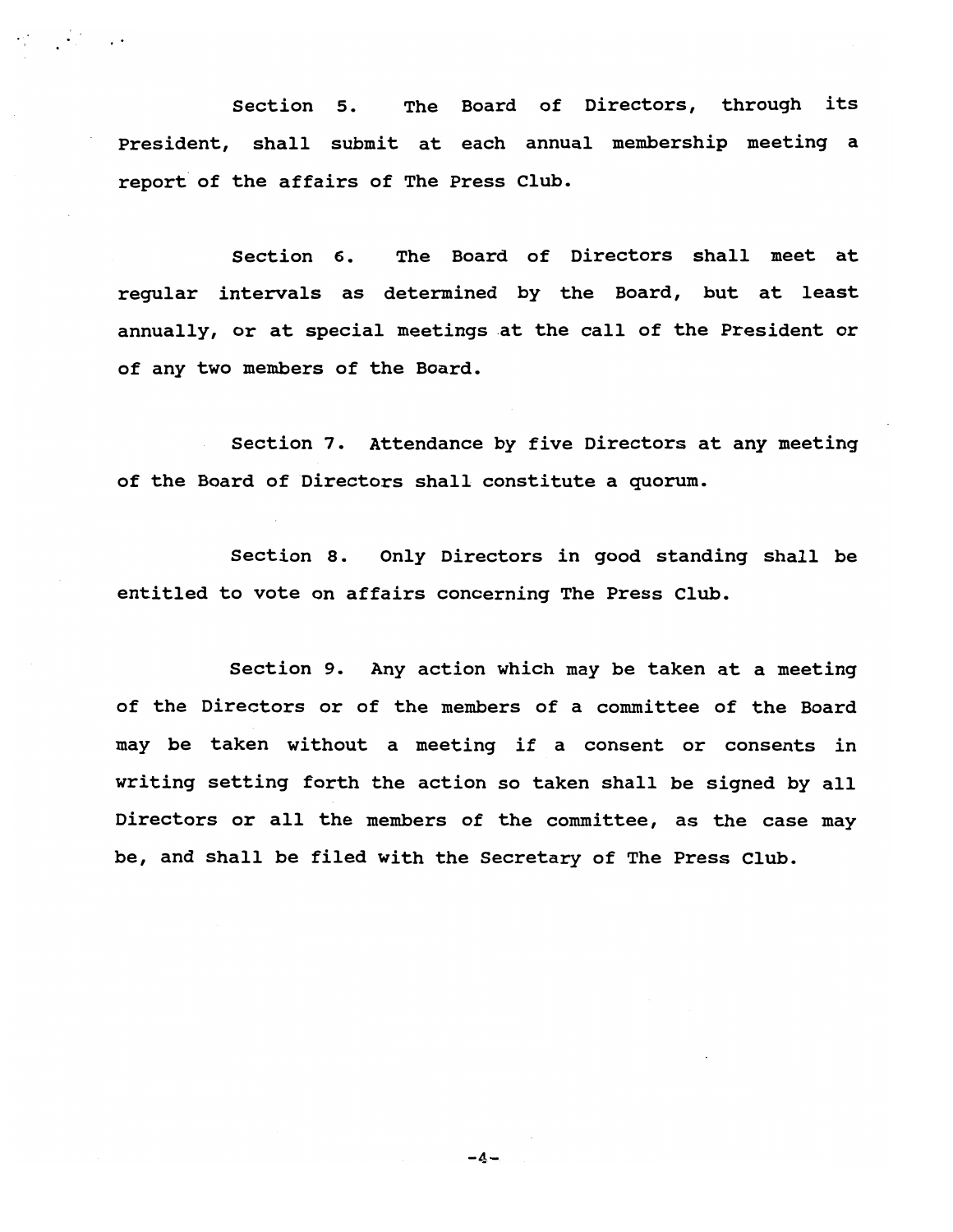### ARTICLE VII

# PRESIDENT AND VICE PRESIDENT

section 1. The President shall preside at all meetings of The Press Club and shall be Chairman of the Board of Directors. The President shall vote at the Board meeting only in the event of a tie vote. The President shall have general supervision of the business of The Press Club and shall see that all orders and resolutions of the Board are carried into effect. The President shall be an ex-officio member of all committees.

section 2. In the absence of the President or in the event of a vacancy in the office of President by reason of death, resignation or otherwise, the Vice President shall fill the office and assume the duties and functions of the President until the next election.

### ARTICLE VIII

## **SECRETARY**

The Secretary shall give notice of all meetings of The Press Club and of the Board of Directors, and shall keep the minutes of such meetings. The Secretary shall conduct the correspondence. The Secretary shall furnish the Treasurer with the names of all those elected to membership.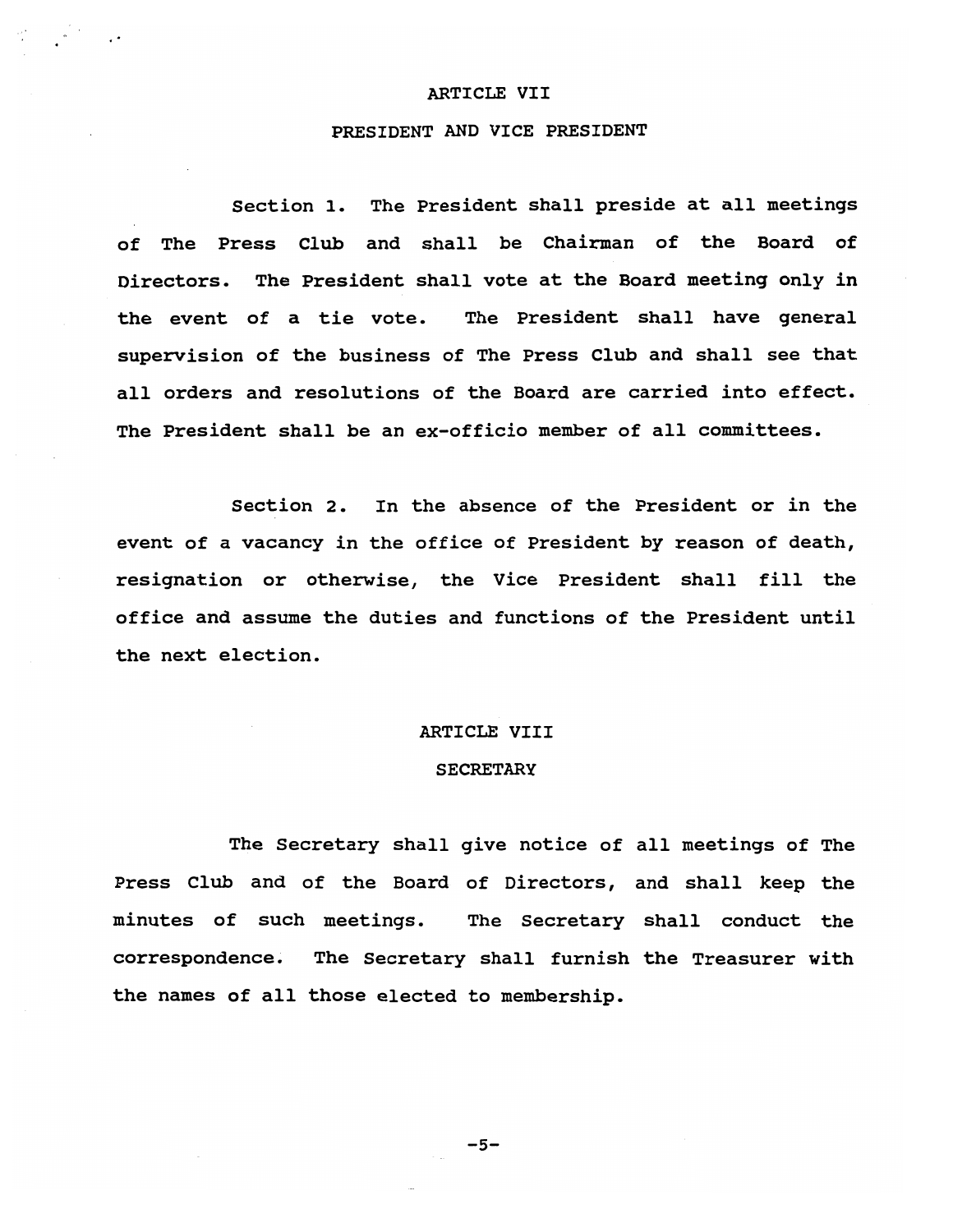## ARTICLE IX

## TREASURER

The Treasurer shall collect all dues and shall keep the accounts of The Press Club and shall report thereon at each meeting of the Board of Directors. The Treasurer shall have custody of the accounts of The Press Club and shall pay all bills upon their being duly certified as to their correctness.

#### ARTICLE X

### MEETINGS AND ELECTIONS

section 1. There shall be an annual membership meeting of The Press Club during the first month of each year. Two months prior to such annual meeting the President, with the approval of the Board of Directors, shall appoint a Nominating Committee of five members in good standing to make nominations for officers and directors. The Nominating Committee's report shall be made to the Board not less than one month before the annual membership meeting. Additional nominations for officers and directors may be made from the floor at the annual membership meeting.

At least five days prior to such annual membership meeting, the President shall appoint three or more members of The Press Club in good standing as Tellers of the Election. Said Tellers of the Election shall conduct an election for officers and directors by

 $-6-$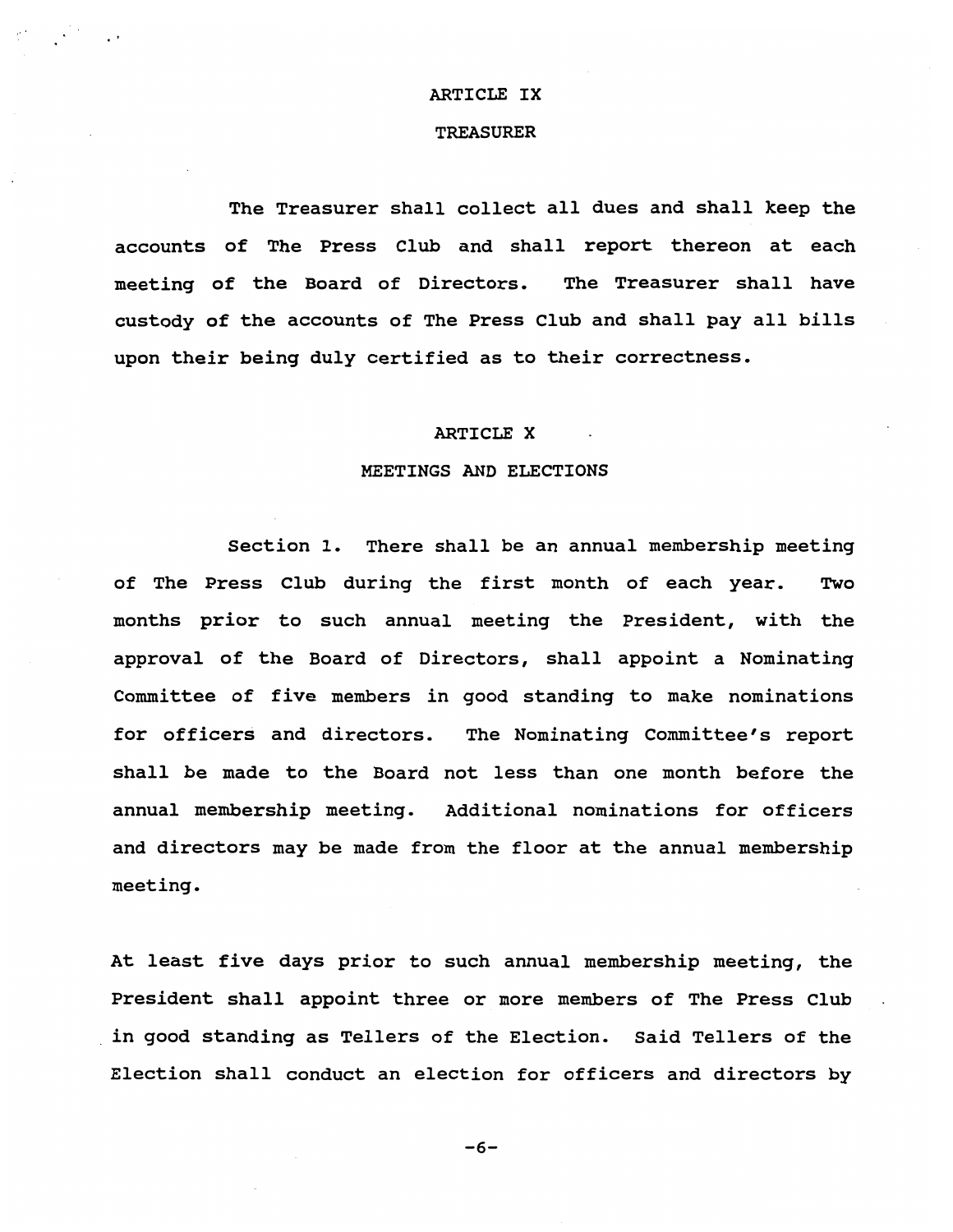written ballot at the annual membership meeting. The Tellers of the Election shall receive and tabulate the vote and shall make their report on the election at the annual membership meeting.

Section 2. The order of business of the annual membership meeting shall be:

- 1. Reading of minutes of preceding membership meeting.
- 2. Reports of the Board of Directors, Secretary and Treasurer.
- 3. Reports of special committees.
- 4. Unfinished business.
- 5. Report of the Tellers of the Election.
- 6. New Business.
- 7. Adjournment.

section 3. Officers and other members of the Board of Directors shall hold office for the term for which they are elected and/or until their successors are elected, except in the case of an officer or director who fails to attend three successive meetings without good cause, in which case such position shall be declared vacant.

 $-7-$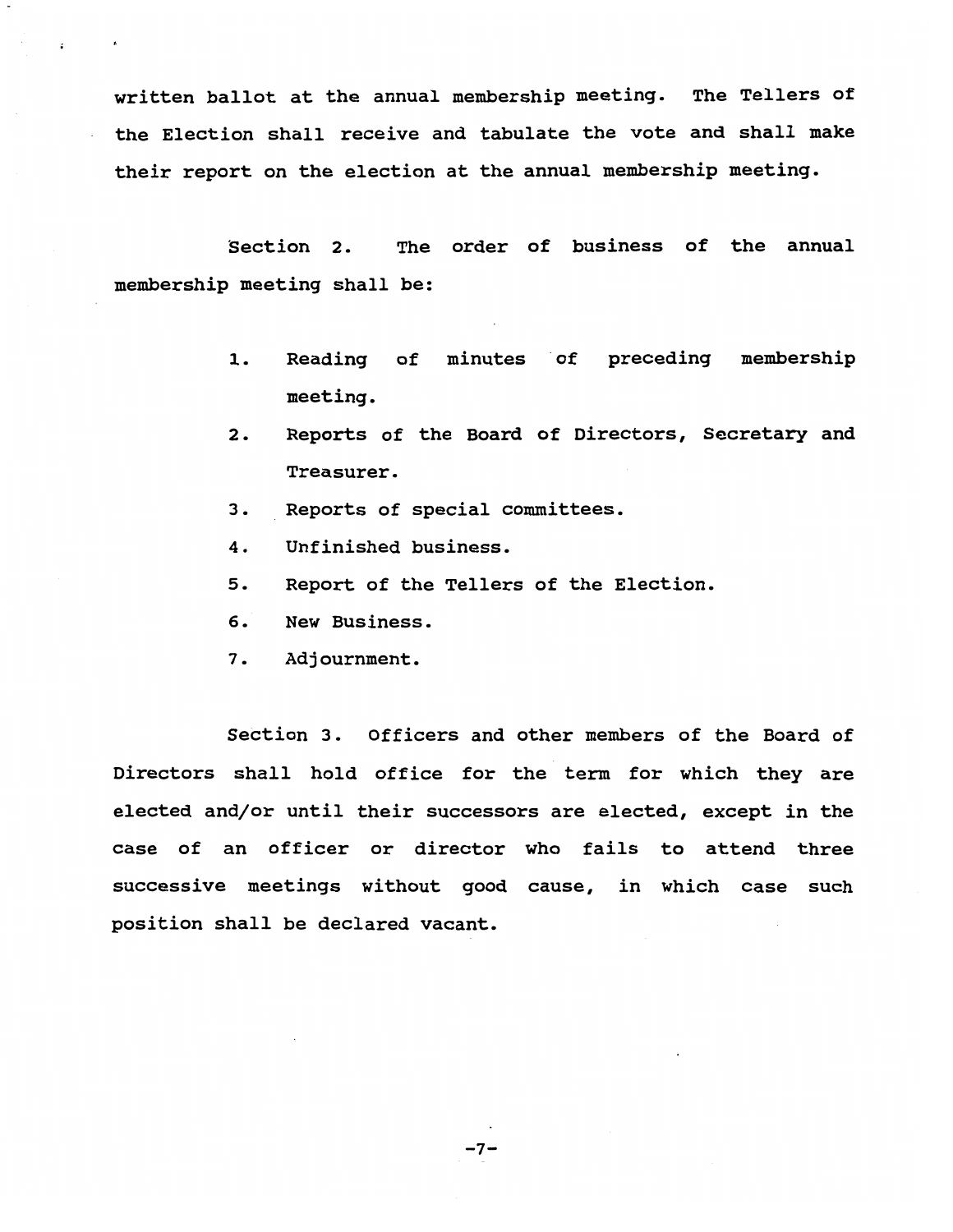Section 4. The term of each officer and director shall begin on the date of election at the annual membership meeting and end on December 31 of the following year, or when a successor is qualified.

section 5. In any election, the person receiving the highest number of votes shall be declared elected.

section 6. Only members in good standing shall be entitled to vote and to hold office.

Section 7. A special meeting of the membership may be called at any time by the President or by the Board of Directors, and shall be called by the President upon written request of fifteen members in good standing.

section 8. Attendance by ten members in good standing shall constitute a quorum at any membership meeting of The Press Club.

## ARTICLE XI

## RESIGNATIONS

A member may resign by submitting a written resignation to the Board of Directors.

 $-8-$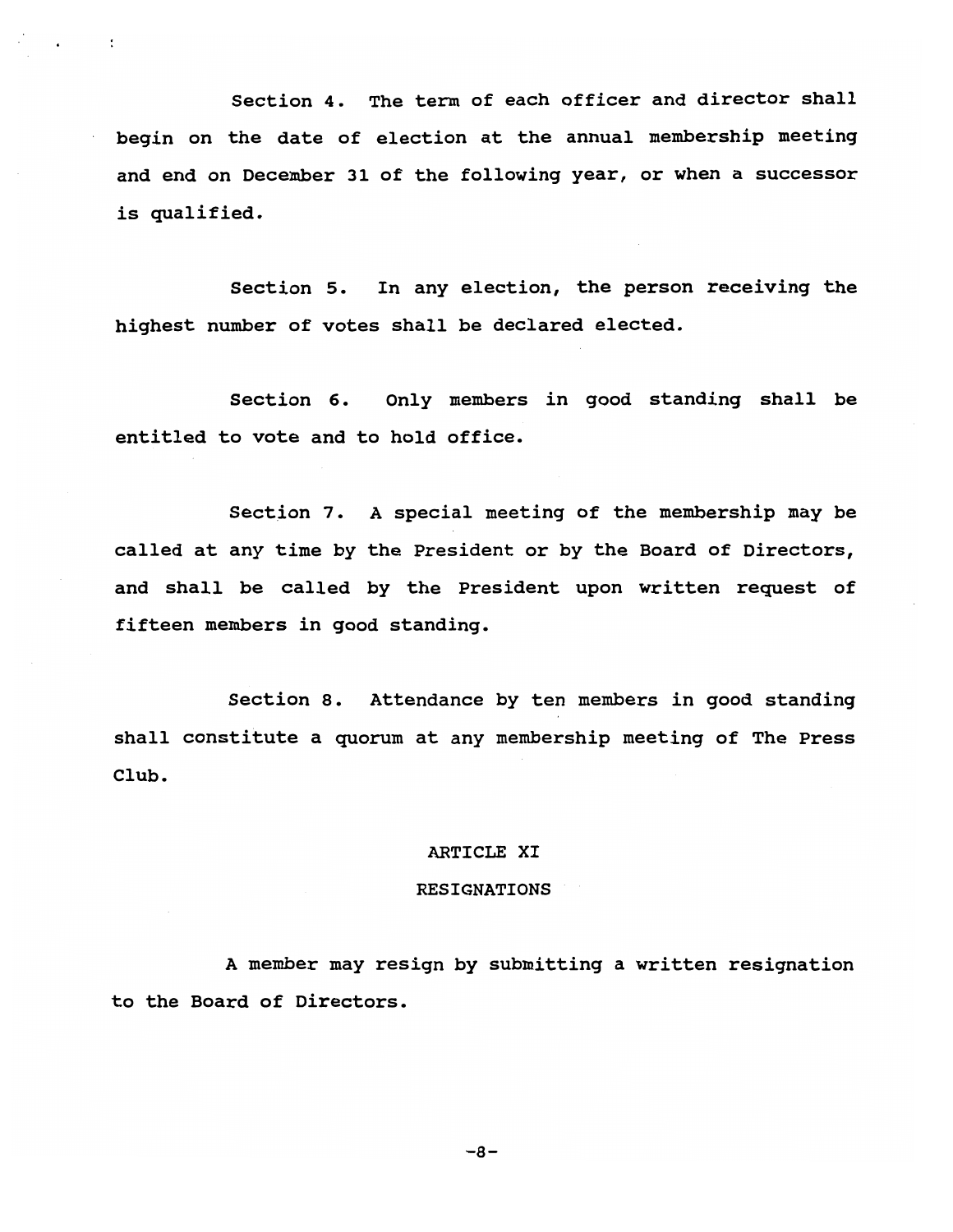## ARTICLE XII

## **COMMITTEES**

section 1. The President, with the approval of the Board of Directors, shall have the power to appoint committees on Membership, Programming, Educational Outreach, Scholarships, and any other committees in order to carry out the purposes of The Press Club. Persons serving on such committees shall serve at the pleasure of the Board of Directors. However, the chairman of each committee shall be a member of the Board of Directors. Committee decisions shall be SUbject to the approval of the Board of Directors, to whom all committees shall report.

Section 2. It shall be the duty of the Membership Committee to review all applications for membership and to submit its recommendation for action to the Board of Directors.

section 3. It shall be the duty of the Programming Committee to plan and recommend each year, for Board consideration, programs of interest to the membership and to the general public.

section 4. No committee shall spend funds of The Press Club without the approval of the Board of Directors.

 $-9-$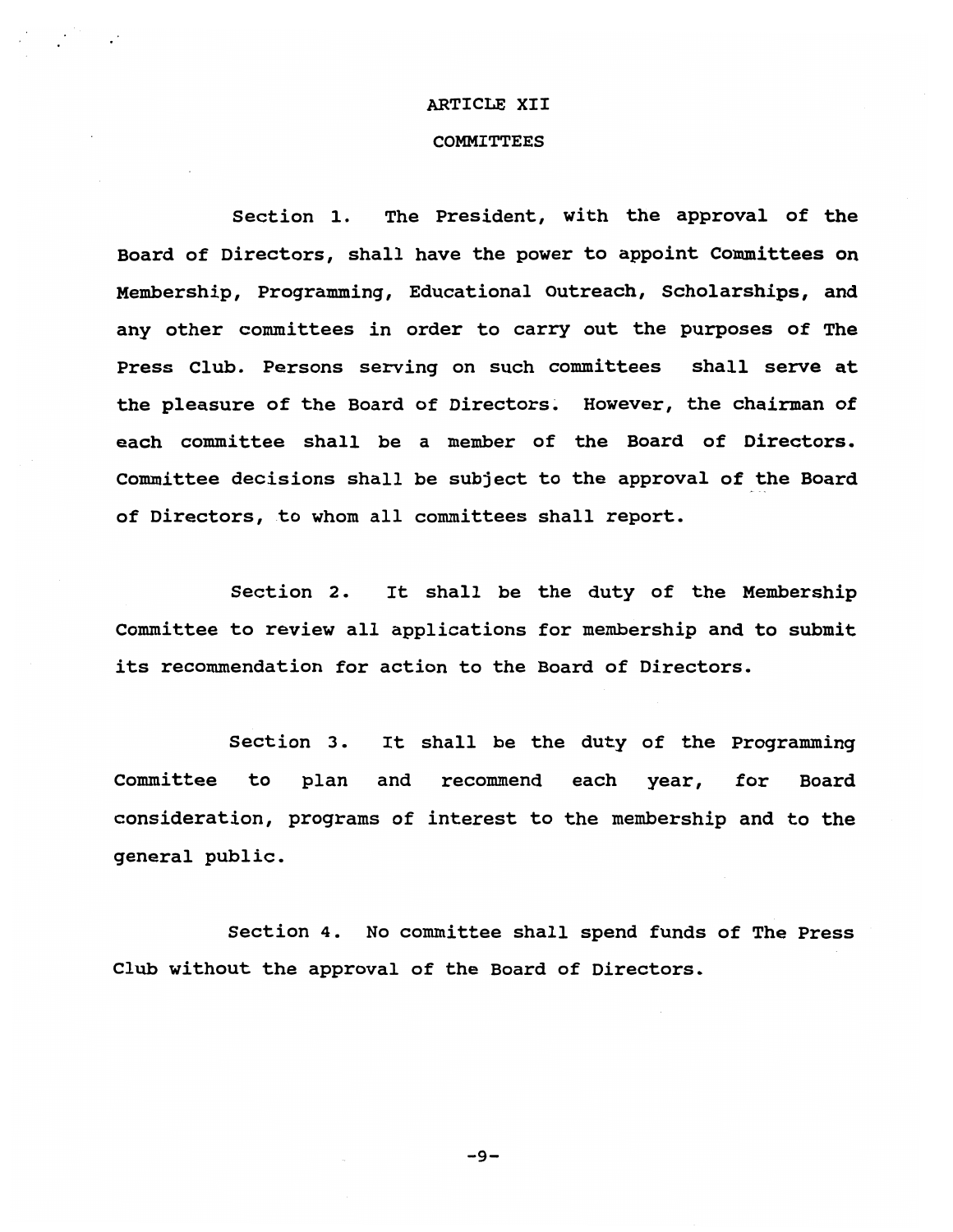## ARTICLE XIII

#### TAX-EXEMPT PROVISIONS

section 1. No part of the net earnings of The Press Club shall inure to the benefit of its members, directors, officers, or other individuals (except that reasonable compensation may be paid for services rendered to or for The Press Club affecting one or more of its purposes).

section 2. No substantial part of the activities of The Press Club shall be the carrying on of propaganda, or otherwise attempting to influence legislation, and The Press Club shall not participate in or intervene in (including the publication or distribution of statements) any political campaign on behalf of any candidate for public office.

section 3. Notwithstanding any other provision of these Bylaws, The Press Club shall not carry on any other activities not permitted to be carried on (a) by a corporation exempt from Federal income tax under Section 501(c)(3) of the Internal Revenue Code of 1986 (or corresponding section of any future Federal tax code) (the "Code") or (b) by a corporation, contributions to which are deductible under Section 170(c) (2) of the Code.

 $-10-$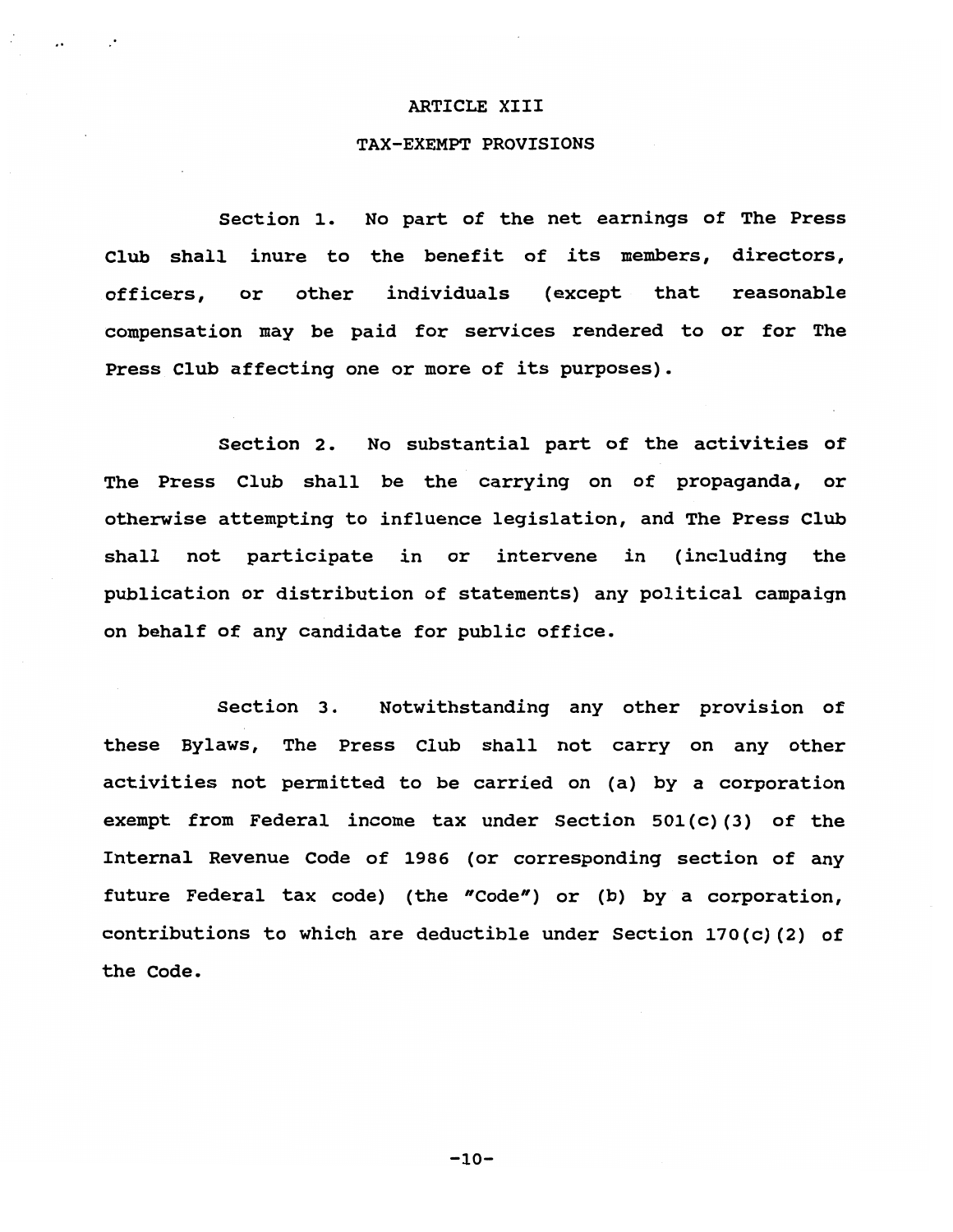section 4. Upon dissolution of The Press Club, assets shall be distributed for one or more exempt purposes within the meaning of section 501(c) (3) of the Code.

section 5. In the event The Press Club is categorized as a private foundation as defined by the Code, the following shall apply:

(a) The Press Club shall distribute its income for each taxable year at such time and in such manner as not to become subject to tax on undistributed income imposed by section 4942 of the Code.

(b) The Press Club shall not engage in any act of self-dealing as defined in Section 4941(d) of the Code.

(c) The Press Club shall not retain any: excess business holdings as defined in Section  $4943(c)$  of the  $\texttt{Code:}$ 

(d) The Press Club shall not make any investments in such manner as to subject it to tax under Section 4944 of the Code. <sup>I</sup>

(e) The Press Club. shall not make any: taxable expenditures as defined in Section 4945(d) of the Code.

 $-11-$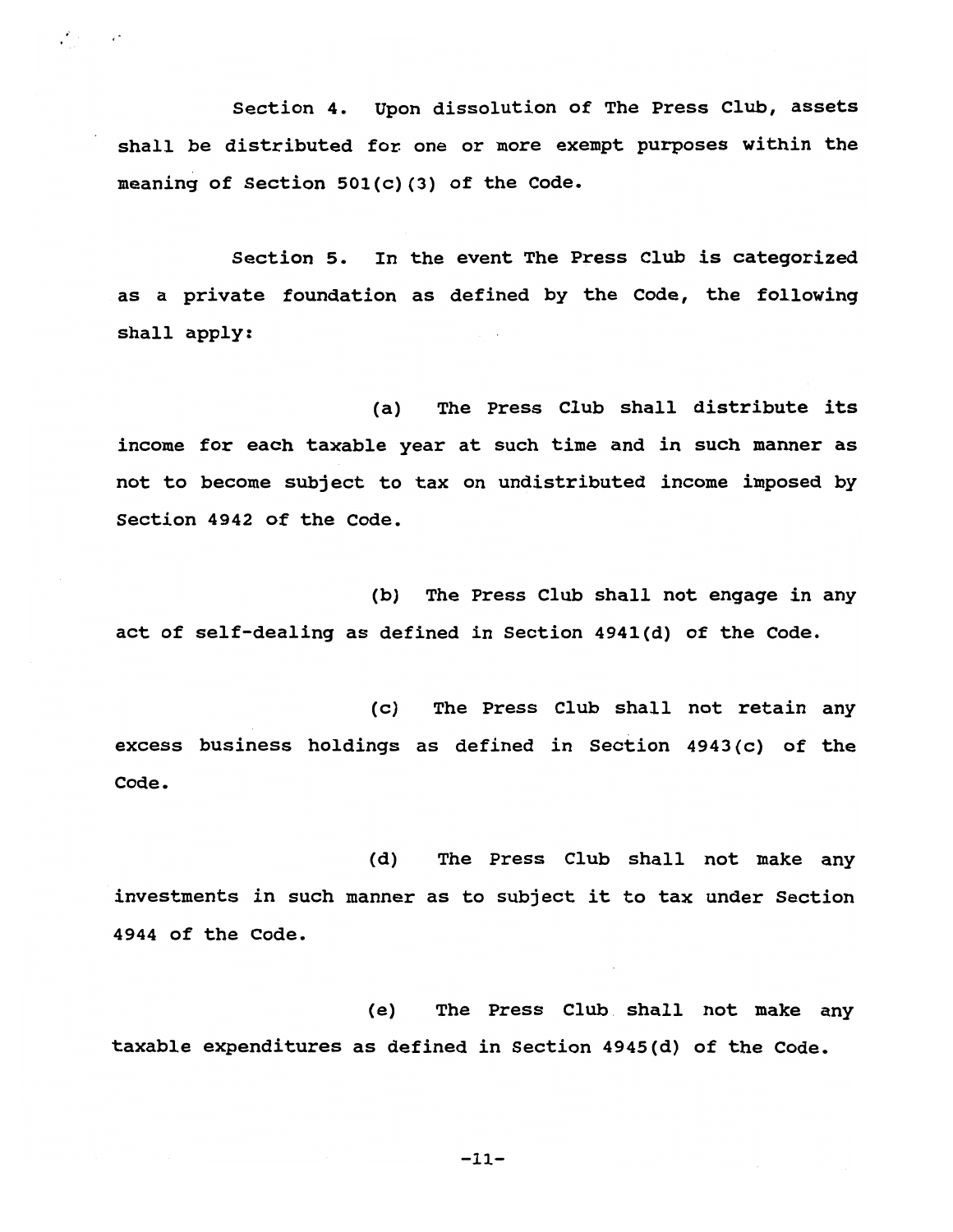#### ARTICLE XIV

· .

# LIMITATION OF LIABILITY

section 1. No Director or officer shall be subject to personal liability for monetary damages for any action taken in his or her capacity as director or officer or for any failure to take any action. It is the express intent of its members that the directors and officers enjoy the immunity authorized in 15 Pa.C.S.A. §5741 - §5750 to the fullest extent permitted by law.

section 2. The rights conferred by this Article shall continue as to any person who has ceased to be a director or officer and shall inure to the benefit of the heirs, executors and administrators of such a person.

section 3. Any repeal or amendment of section 1 of this Article shall be by vote of the Directors of The Press Club but shall not adversely affect any right existing at the time of such repeal or amendment to which any director, officer or former director or officer may be entitled under section 1.

# ARTICLE XV

### INDEMNIFICATION

section 1. The Press Club shall indemnify, except as prohibited by law, each director or officer (including each former director or officer) of The Press Club who was or is made

 $-12-$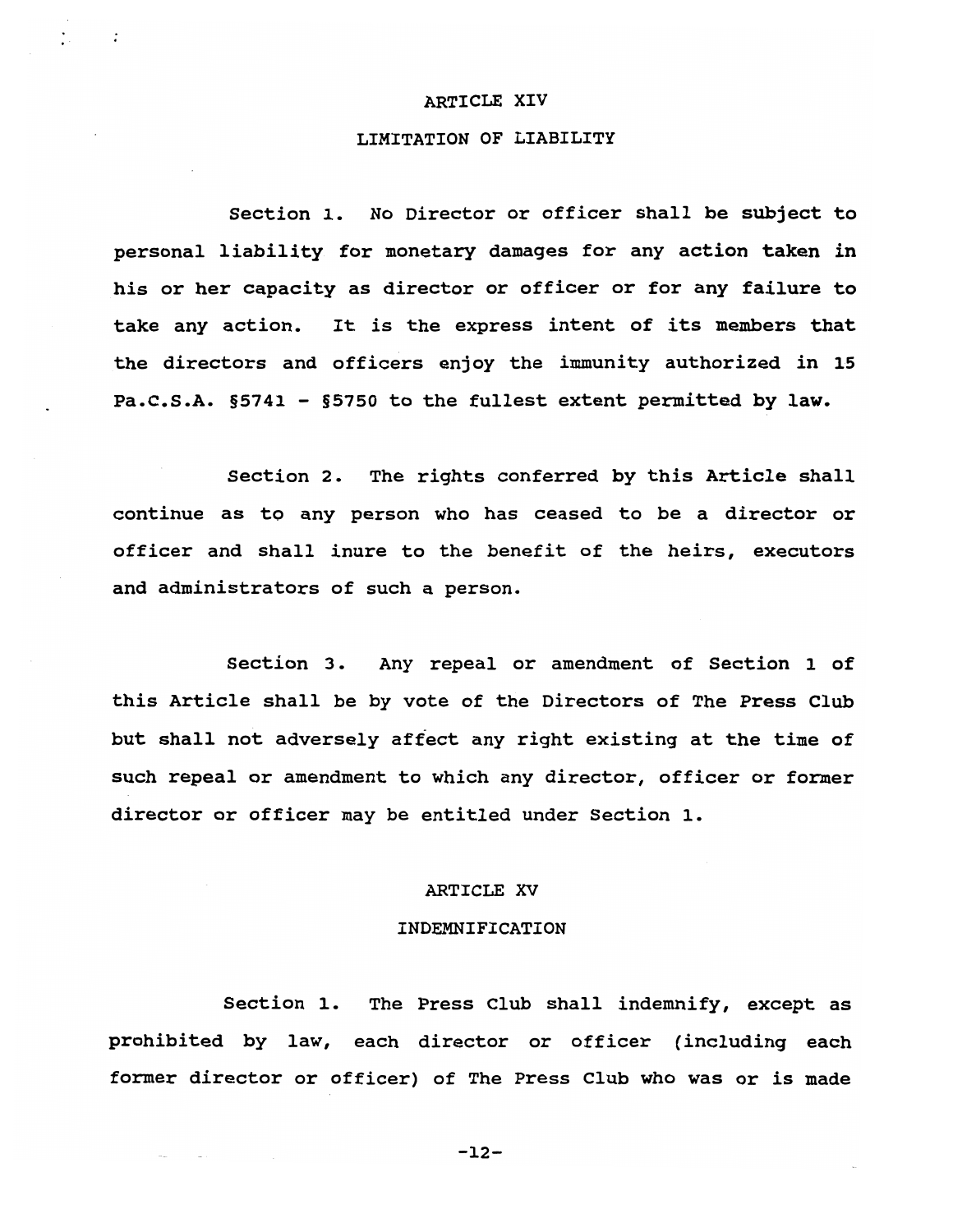a party to or a witness to or is threatened to be made a party to or a witness to any threatened, pending or completed action, suit or proceeding, whether civil, criminal, administrative or investigative, by reason of the fact that the person is or was an authorized representative of The Press Club, against all expenses (including attorneys' fees and disbursements), judgments, fines (including excise taxes and penalties), and amounts paid in settlement actually and reasonably incurred by the person in connection with such action, suit or proceeding.

section 2. The Press Club shall pay expenses (including attorneys' fees and disbursements) incurred by a director or officer of The Press Club referred to in section 1 hereof in defending or appearing as a witness in any civil or criminal action, suit or proceeding described of such action, suit or proceeding. The expenses incurred by such director or officer shall be paid by The Press Club in advance of the final disposition of such action, suit or proceeding only upon receipt of an undertaking by or on behalf of such director or officer to repay all amounts advanced if it shall Ultimately be determined that he or she is not entitled to be indemnified by The Press Club as provided in Section 4 hereof.

section 3. The Press Club may, as determined by the Board of Directors from time to time, indemnify, except as prohibited by law, any employee or agent of The Press Club who was or is a party to or a witness to or is threatened to be made

 $-13-$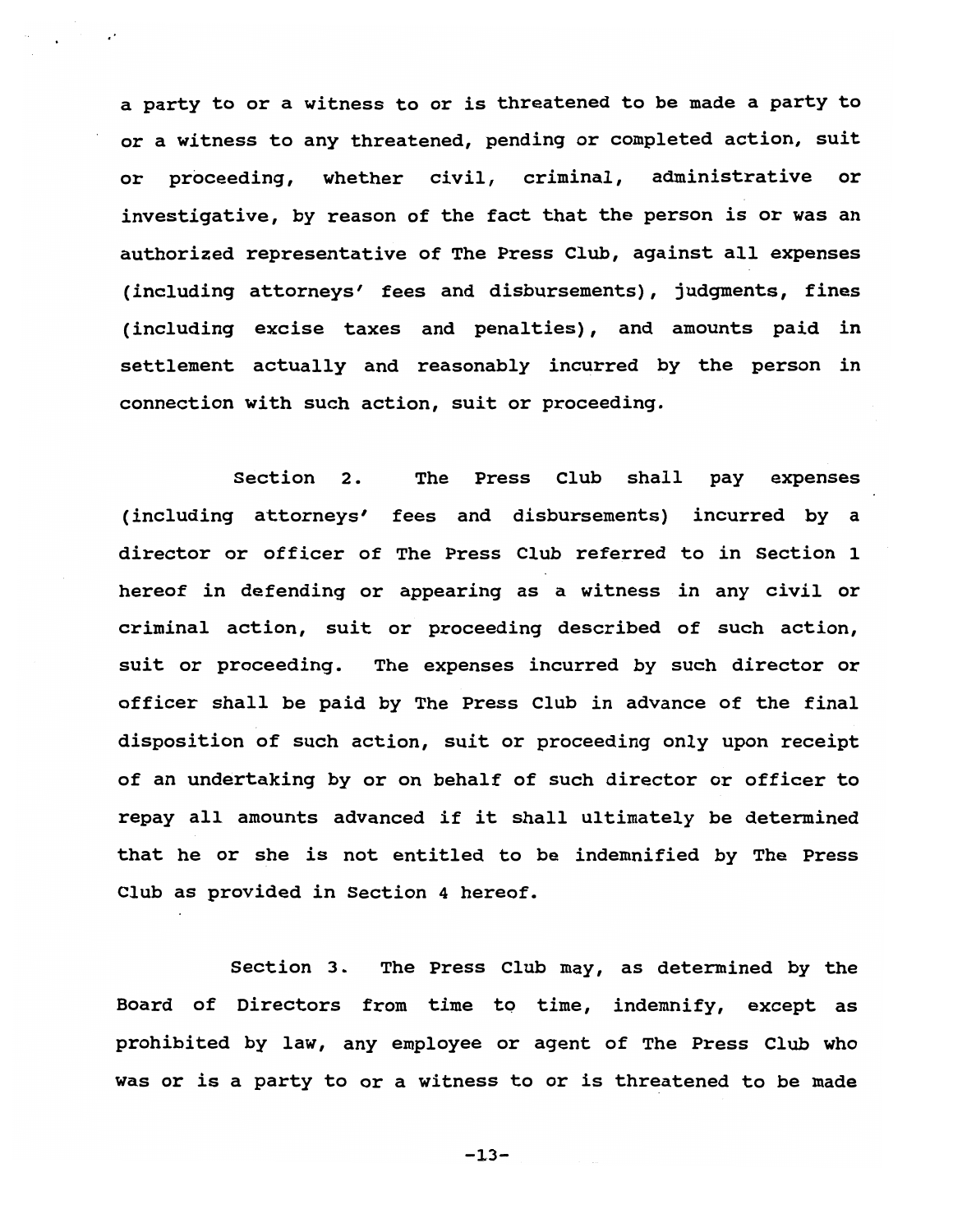a party to or a witness to, or is otherwise involved in, any threatened, pending or completed action, suit or proceeding, whether civil, criminal, administrative or investigative, by reason of the fact that the person is or was an authorized representative of The Press Club, both as to action in the person's official capacity and as to action in another capacity while holding such office or position, against all expenses (including attorneys' fees and disbursements), judgments, fines (including excise taxes and penalties), and amounts paid in settlement actually and reasonably incurred by the person or in connection with such action, suit or proceeding. The Press Club may, as determined by the Board of Directors from time to time, pay expenses incurred by any such person by reason of his participation in an action, suit or proceeding referred to in this section 3 in advance of the final disposition of such action, suit or proceeding upon receipt of an undertaking by or on behalf of such person to repay such amount if it shall ultimately be determined that the person is not entitled to be indemnified by The Press Club as provided in Section 4 hereof.

section 4. Indemnification under this Article shall not be made by The Press Club in any case where a court determines that the alleged act or failure to act giving rise to the claim for indemnification is expressly prohibited by law.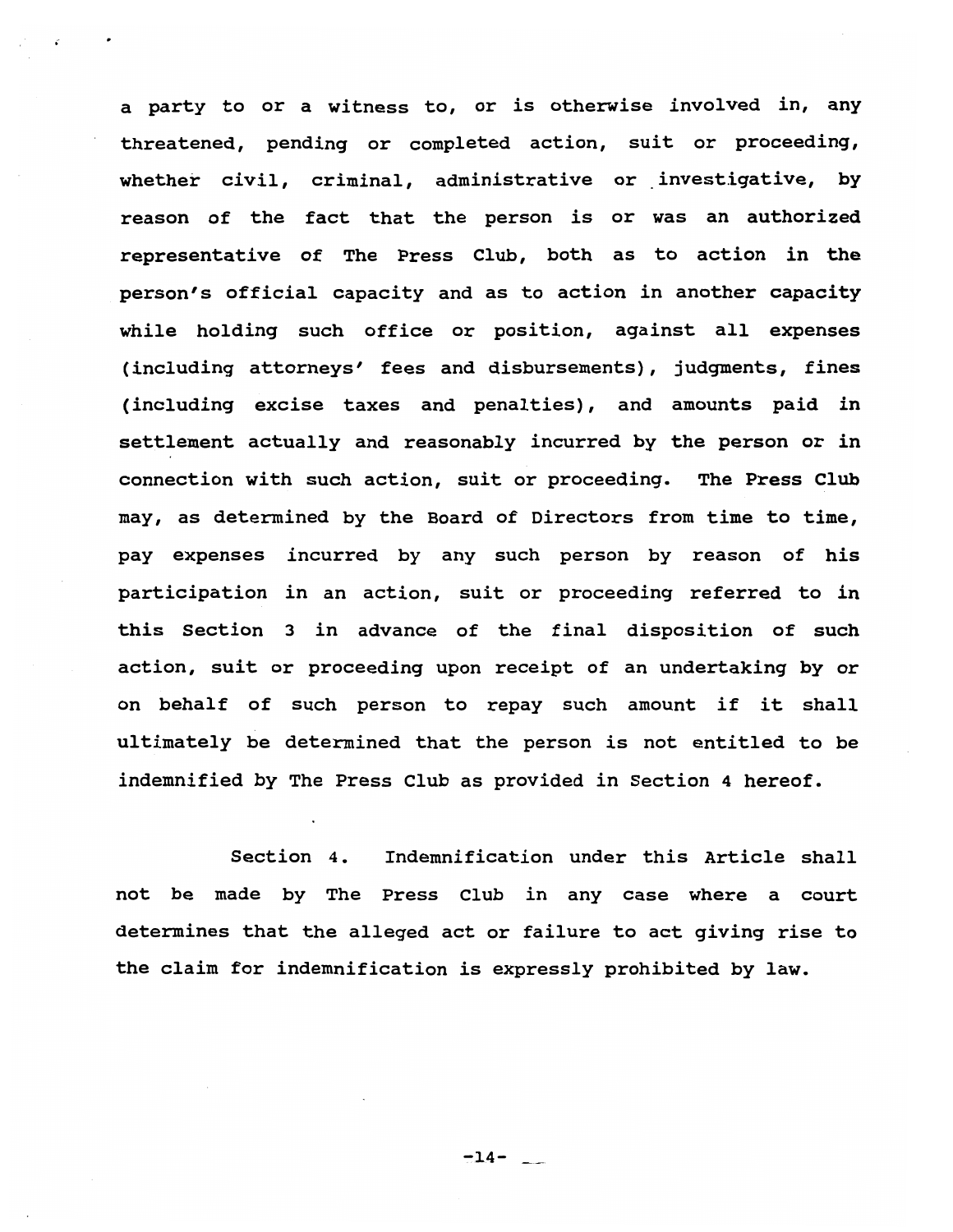section 5. Each director and officer of The Press Club shall be deemed to act in such capacity in reliance upon such rights of indemnification and advancement of expenses as. are provided in this Article. The rights of indemnification and advancement of expenses provided by this Article shall not be deemed exclusive of any other rights to which any person seeking indemnification or advancement of expenses may be entitled under any agreement, vote of members or disinterested Directors, statute or otherwise, both as to action in such person's official capacity and as to action in another capacity while holding such office or position, and shall continue as to a person who has ceased to be an authorized representative of The Press Club and shall inure to the benefit of the heirs, executors and administrators of such person. Indemnification and advancement of expenses under this Article shall be provided whether or not the indemnified liability arises or arose from any threatened, pending or completed action by or in the right of The Press Club. Any repeal or amendment of this Article shall be by vote of the Directors of The Press Club but shall not adversely affect any right or protection existing at the time of such repeal or amendment to which any person may be entitled under this Article.

section 6. The Press Club shall have the power to purchase and maintain insurance or a separate fund on behalf of any person who is or was a representative of The Press Club or is or was serving at the request of The Press Club as a

 $-15-$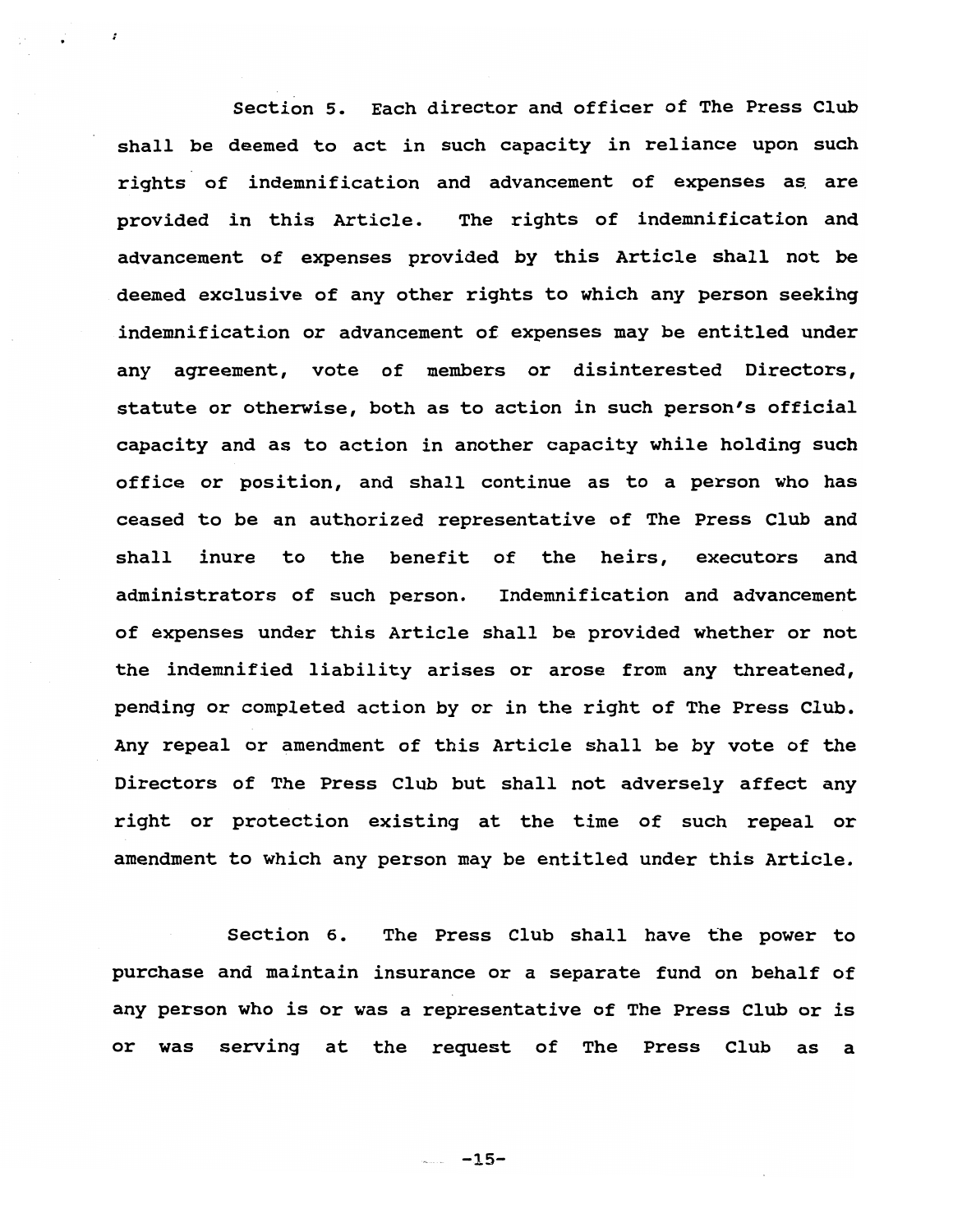representative of another association, corporation, partnership, joint venture, trust or other enterprise against any liability asserted against the person and incurred by the person in any such capacity, or arising out of the person's status as such, whether or not The Press Club would have the power to indemnify the person against such liability under the provisions of these Bylaws.

### ARTICLE XVI

### FISCAL YEAR

The fiscal year of The Press Club shall be the twelvemonth period beginning January 1 and ending December 31.

### ARTICLE XVII

## ADOPTION, AMENDMENT AND REPEAL OF BYLAWS

The Board of Directors, SUbject to the laws under which The Press Club is incorporated and the provisions of its Articles of Incorporation, may from time to time, adopt, amend or repeal in whole or in part the Bylaws of The Press Club providing for the regulation and management of the affairs of The Press Club. The Bylaws shall be adopted, amended or repealed by a two-thirds vote of the entire Board of Directors. The text of a proposed Bylaw or Amendment and any resolution proposing the repeal of an existing Bylaw or portion thereof, shall be furnished in writing to each member of the Board of Directors at least 10 days

 $-16-$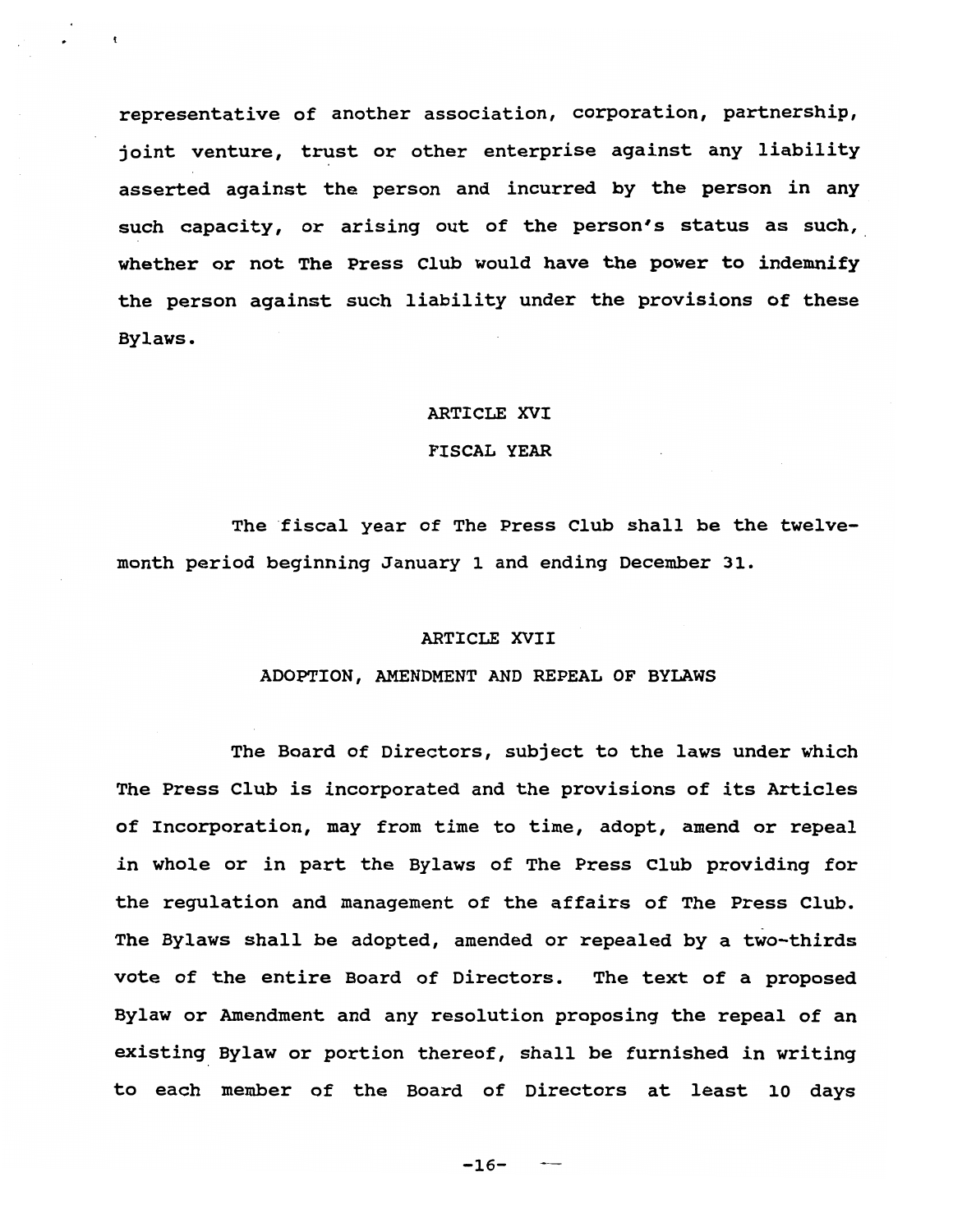before the meeting at which a vote of the same is to be taken. The Bylaws and any Amendments thereto as so adopted shall be effective unless and until changed by the members of the Board of Directors, either at the next annual meeting thereof or at a special meeting of the Board of Directors duly convened for the purpose prior to said next annual meeting and until further altered, amended or repealed as herein provided.

· ,~

## ARTICLE XVIII

# MISCELLANEOUS

Section 1. Books and Records: The Press Club shall keep correct and complete books and records of accounts, and shall also keep accurate minutes of the proceedings of its Board of Directors and committees having any authority of. the Board of Directors, and shall keep at the principal or registered office a record giving the names and addresses of the persons entitled to vote.

Section 2. Corporate Seal: The Board of Directors shall provide a corporation seal which shall be in the form of a raised stamp seal.

section 3. Notice: Any notice required to be given shall be sent by mail to the appropriate parties at their last recorded address appearing on the membership list of The Press Club.

-17~